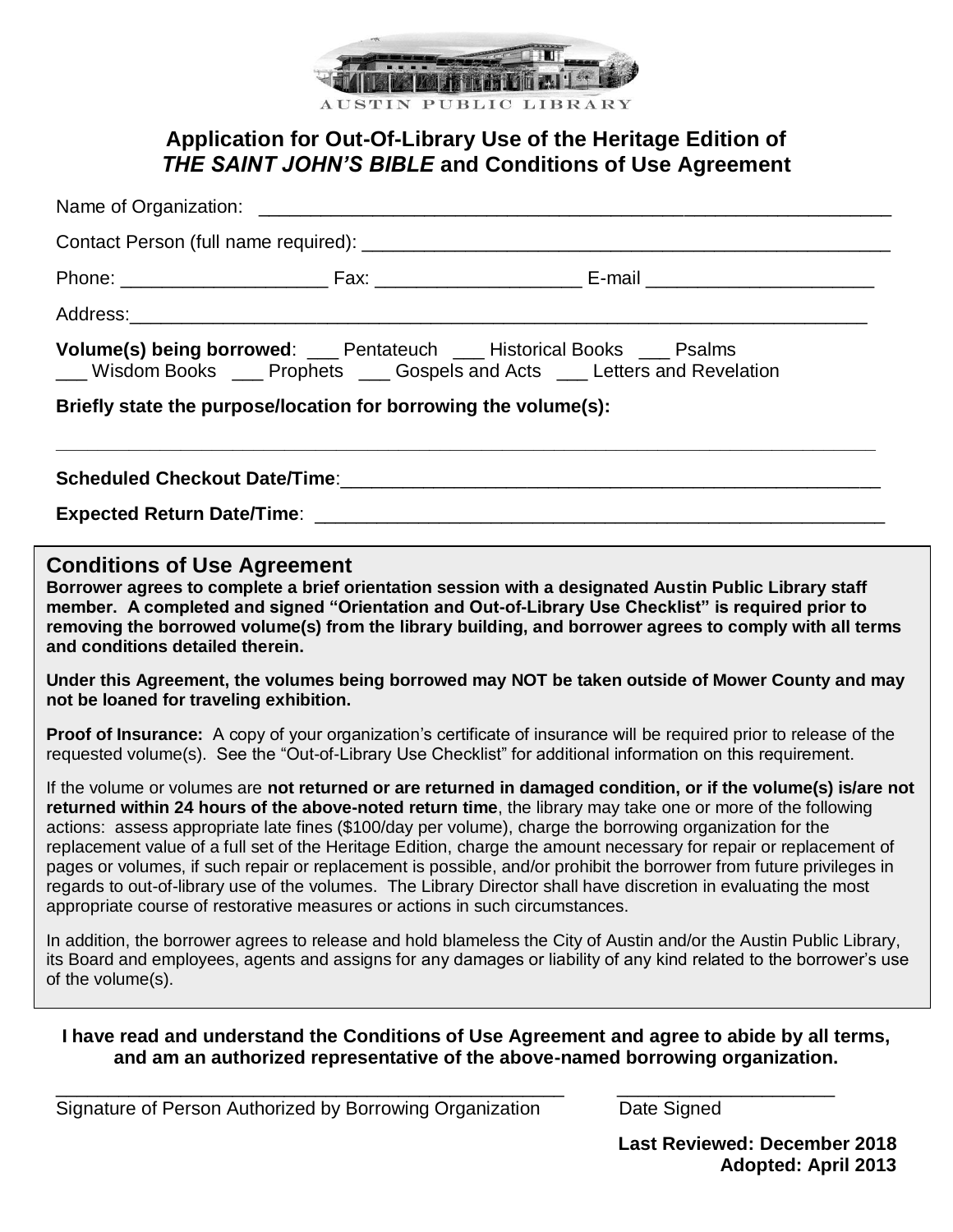## **OUT-OF-LIBRARY USE CHECKLIST FOR THE HERITAGE EDITION OF** *THE SAINT JOHN'S BIBLE*

#### **BORROWER IS TO INITIAL EACH SECTION OF THIS CHECKLIST WHEN COMPLETED.**

### **TERMS AND CONDITIONS:**

Items are loaned only with the permission of the Austin Public Library Director, who may restrict or deny loan of the Heritage Edition volumes for exhibit when the physical condition of the volumes might be endangered by use. The Library Director may also deny loan for exhibit if the borrowing organization does not demonstrate the ability to meet requirements for the safe transport, exhibit and custody of materials. Loaned volumes may not be exhibited for more than six months.

**I. I have been provided with orientation on the proper handing, storage, use and care of the Austin Public Library's Heritage Edition of** *The Saint John's Bible.* **(Initials) \_\_\_\_\_\_**

Orientation was provided by (name of designated library staff member): \_\_\_\_\_\_\_\_\_\_\_\_\_\_\_\_\_\_

**II.** Borrowing Organization's Plan for storage, use and care of Volumes (Initials) The borrowing organization must provide appropriate security and protection from damage or deterioration from any external cause while the volume(s) is/are in transit, in storage or on exhibition. Borrowed volumes may not be altered or repaired in any way without written permission from the Austin Public Library.

A designated Austin Public Library staff member will examine and document all volumes prior to their release and at the time of their return. The Library Director shall reserve the right to recall borrowed volumes at any time.

The borrowing organization will treat the volumes with the same care as it does in the safekeeping of comparable property of its own. Evidence of damage or loss will immediately be reported to the lender.

Loaned volumes shall not be exhibited in any outdoor area or in close proximity to food, beverages or other substances likely to cause damage to the volumes.

- **1. Please describe when/where the volume(s) will be displayed or viewed for program purposes and how such display or public interaction will be supervised.**
- **2. Please describe where the volume(s) will be stored and how secured when not in use for the actual display or program.**
- **3. Please describe how and by whom the volume(s) will be transported to/from the location(s) for display/program and storage.**
- **4. Please note the names of any other persons who will be sharing custodial responsibility for the volume(s).**